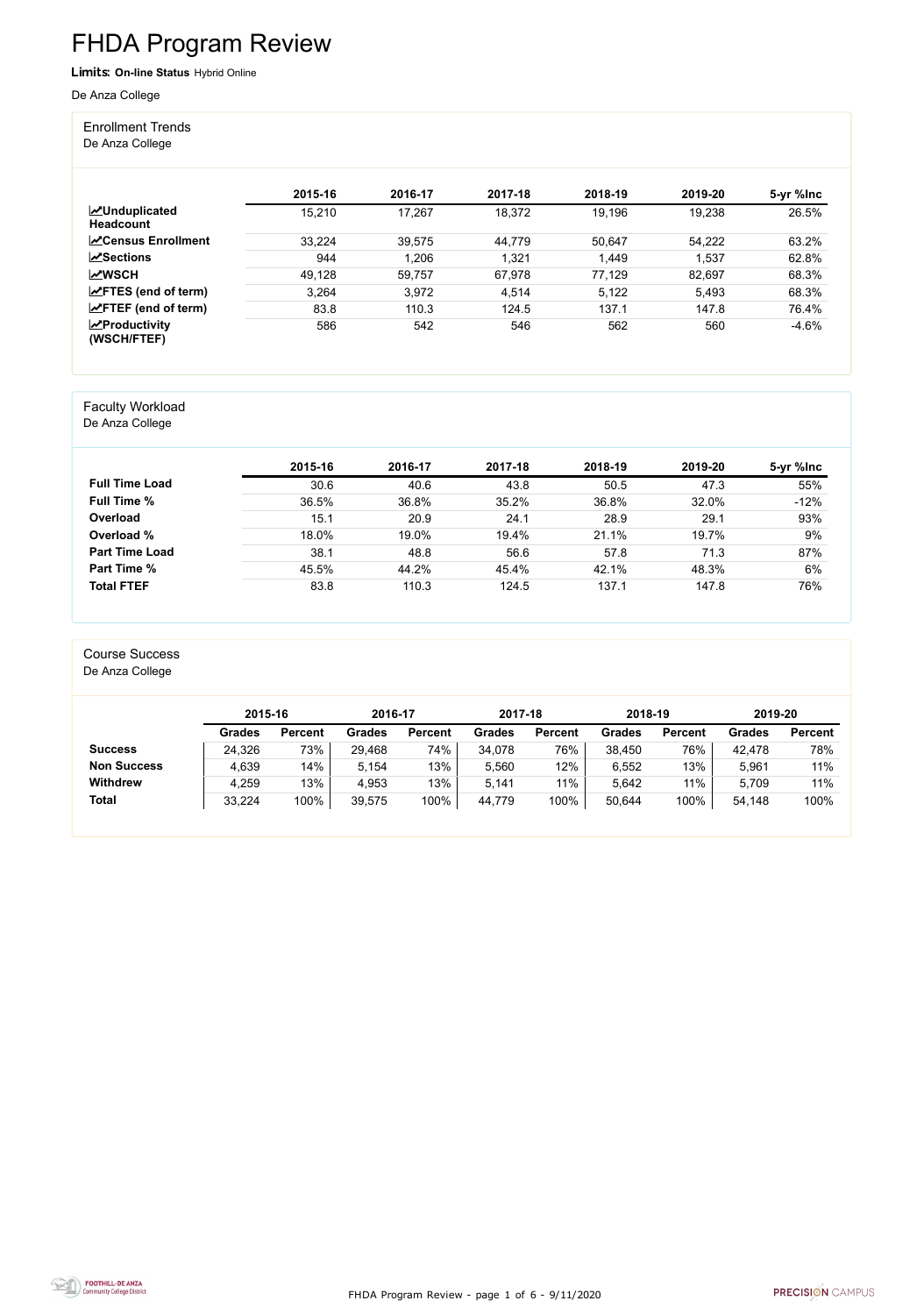FHDA Program Review - page 2 of 6 - 9/11/2020



### Course Success for African American, Latinx, and Filipinx Students

### Course Success for Asian, Native American, Pacific Islander, White, and Decline to State Students

|                    |               | 2015-16        |               | 2016-17        |               | 2017-18        | 2018-19       |                | 2019-20 |                |
|--------------------|---------------|----------------|---------------|----------------|---------------|----------------|---------------|----------------|---------|----------------|
|                    | <b>Grades</b> | <b>Percent</b> | <b>Grades</b> | <b>Percent</b> | <b>Grades</b> | <b>Percent</b> | <b>Grades</b> | <b>Percent</b> | Grades  | <b>Percent</b> |
| <b>Success</b>     | 6,729         | 64%            | 8,574         | 66%            | 10,198        | 67%            | 11,063        | 65%            | 12,873  | 70%            |
| <b>Non Success</b> | 2,030         | 19%            | 2,298         | 18%            | 2,682         | 18%            | 3,262         | 19%            | 3,026   | 16%            |
| <b>Withdrew</b>    | .727          | 16%            | 2,127         | 16%            | 2,341         | 15%            | 2,599         | 15%            | 2,583   | 14%            |
| <b>Total</b>       | 10,486        | 100%           | 12,999        | 100%           | 15,221        | 100%           | 16,924        | 100%           | 18,482  | 100%           |

|                    | 2015-16       |                | 2016-17       |                | 2017-18       |                | 2018-19       |                | 2019-20       |                |
|--------------------|---------------|----------------|---------------|----------------|---------------|----------------|---------------|----------------|---------------|----------------|
|                    | <b>Grades</b> | <b>Percent</b> | <b>Grades</b> | <b>Percent</b> | <b>Grades</b> | <b>Percent</b> | <b>Grades</b> | <b>Percent</b> | <b>Grades</b> | <b>Percent</b> |
| <b>Success</b>     | 17,597        | 77%            | 20,894        | 79%            | 23,880        | 81%            | 27,387        | 81%            | 29,605        | 83%            |
| <b>Non Success</b> | 2,609         | 11%            | 2,856         | 11%            | 2,878         | 10%            | 3,290         | 10%            | 2,935         | 8%             |
| <b>Withdrew</b>    | 2,532         | 11%            | 2,826         | 11%            | 2,800         | 9%             | 3,043         | 9%             | 3,126         | 9%             |
| <b>Total</b>       | 22,738        | 100%           | 26,576        | 100%           | 29,558        | 100%           | 33,720        | 100%           | 35,666        | 100%           |
|                    |               |                |               |                |               |                |               |                |               |                |

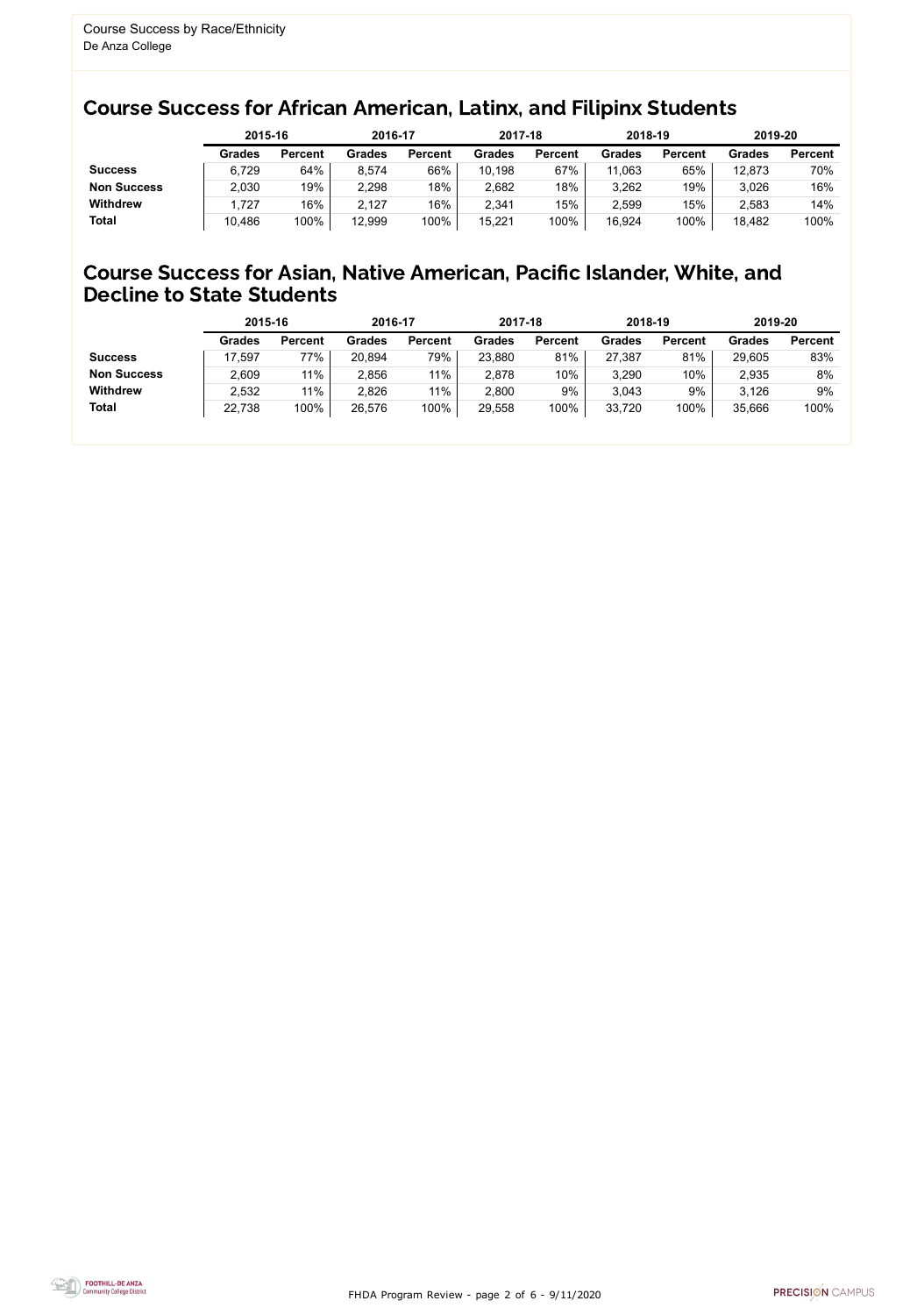FHDA Program Review - page 3 of 6 - 9/11/2020



Some courses may continue to be listed but no longer have data due to renumbering or because the course was not offered in the past five years.



## by Gender

|                     | 2015-16 |                | 2016-17 |                | 2017-18 |                | 2018-19 |                | 2019-20 |                |
|---------------------|---------|----------------|---------|----------------|---------|----------------|---------|----------------|---------|----------------|
|                     | Enr     | <b>Percent</b> | Enr     | <b>Percent</b> | Enr     | <b>Percent</b> | Enr     | <b>Percent</b> | Enr     | <b>Percent</b> |
| Female              | 16,109  | 48%            | 19,268  | 49%            | 22,037  | 49%            | 25,014  | 49%            | 26,596  | 49%            |
| <b>Male</b>         | 16,874  | 51%            | 20,047  | 51%            | 22,480  | 50%            | 25,289  | 50%            | 27,208  | 50%            |
| <b>Non-Binary</b>   |         | 0%             |         | 0%             | 0       | 0%             | 5       | $0\%$          | 12      | $0\%$          |
| <b>Not Reported</b> | 241     | $1\%$          | 260     | $1\%$          | 262     | $1\%$          | 339     | $1\%$          | 406     | 1%             |
| <b>Total</b>        | 33,224  | 100%           | 39,575  | 100%           | 44,779  | 100%           | 50,647  | 100%           | 54,222  | 100%           |

## by Ethnicity

|                         |        | 2015-16        |        | 2016-17        |        | 2017-18        | 2018-19 |                | 2019-20 |                |
|-------------------------|--------|----------------|--------|----------------|--------|----------------|---------|----------------|---------|----------------|
|                         | Enr    | <b>Percent</b> | Enr    | <b>Percent</b> | Enr    | <b>Percent</b> | Enr     | <b>Percent</b> | Enr     | <b>Percent</b> |
| <b>African American</b> | 1,676  | 5%             | 1,727  | 4%             | 2,148  | 5%             | 2,264   | 4%             | 2,273   | 4%             |
| Asian                   | 15,756 | 47%            | 18,491 | 47%            | 20,702 | 46%            | 23,764  | 47%            | 25,306  | 47%            |
| <b>Filipinx</b>         | 2,251  | 7%             | 2,917  | 7%             | 3,186  | 7%             | 3,350   | 7%             | 3,491   | 6%             |
| Latinx                  | 6,559  | 20%            | 8,355  | 21%            | 9,887  | 22%            | 11,312  | 22%            | 12,752  | 24%            |
| <b>Native American</b>  | 110    | $0\%$          | 169    | 0%             | 222    | 0%             | 224     | $0\%$          | 156     | $0\%$          |
| <b>Pacific Islander</b> | 258    | $1\%$          | 252    | 1%             | 291    | $1\%$          | 381     | $1\%$          | 409     | $1\%$          |
| White                   | 5,934  | 18%            | 7,021  | 18%            | 7,710  | 17%            | 8,572   | 17%            | 8,463   | 16%            |
| <b>Decline to State</b> | 680    | 2%             | 643    | 2%             | 633    | $1\%$          | 780     | 2%             | 1,372   | 3%             |
| <b>Total</b>            | 33,224 | 100%           | 39,575 | 100%           | 44,779 | 100%           | 50,647  | 100%           | 54,222  | 100%           |

### by Age

|              | 2015-16 |                | 2016-17 |                | 2017-18 |                | 2018-19 |                | 2019-20 |                |
|--------------|---------|----------------|---------|----------------|---------|----------------|---------|----------------|---------|----------------|
|              | Enr     | <b>Percent</b> | Enr     | <b>Percent</b> | Enr     | <b>Percent</b> | Enr     | <b>Percent</b> | Enr     | <b>Percent</b> |
| 19 or less   | 6,025   | 18%            | 7,050   | 18%            | 7,852   | 18%            | 10,398  | 21%            | 12,928  | 24%            |
| $20 - 24$    | 16,900  | 51%            | 20,809  | 53%            | 23,620  | 53%            | 25,559  | 50%            | 26,373  | 49%            |
| 25-39        | 8,451   | 25%            | 9,770   | 25%            | 11,091  | 25%            | 12,097  | 24%            | 12,134  | 22%            |
| $40 +$       | .848    | 6%             | 1.946   | 5%             | 2,216   | 5%             | 2,593   | 5%             | 2,787   | 5%             |
| <b>Total</b> | 33,224  | 100%           | 39,575  | 100%           | 44,779  | 100%           | 50,647  | 100%           | 54,222  | 100%           |

## by Education Level

|                           | 2015-16 |                | 2016-17 |                | 2017-18 |                | 2018-19 |                | 2019-20 |                |
|---------------------------|---------|----------------|---------|----------------|---------|----------------|---------|----------------|---------|----------------|
|                           | Enr     | <b>Percent</b> | Enr     | <b>Percent</b> | Enr     | <b>Percent</b> | Enr     | <b>Percent</b> | Enr     | <b>Percent</b> |
| <b>Bachelor or higher</b> | 2,947   | 9%             | 3,595   | 9%             | 4,160   | 9%             | 4,291   | 8%             | 4,402   | 8%             |
| <b>Associate</b>          | 888     | 3%             | 1,021   | 3%             | .230    | 3%             | 1,465   | 3%             | 1,527   | 3%             |
| <b>HS/Equivalent</b>      | 27,241  | 82%            | 32,423  | 82%            | 36,455  | 81%            | 41,482  | 82%            | 44,766  | 83%            |
| <b>All Other</b>          | 2,148   | 6%             | 2,536   | 6%             | 2,934   | 7%             | 3,409   | 7%             | 3,527   | 7%             |
| <b>Total</b>              | 33,224  | 100%           | 39,575  | 100%           | 44,779  | 100%           | 50,647  | 100%           | 54,222  | 100%           |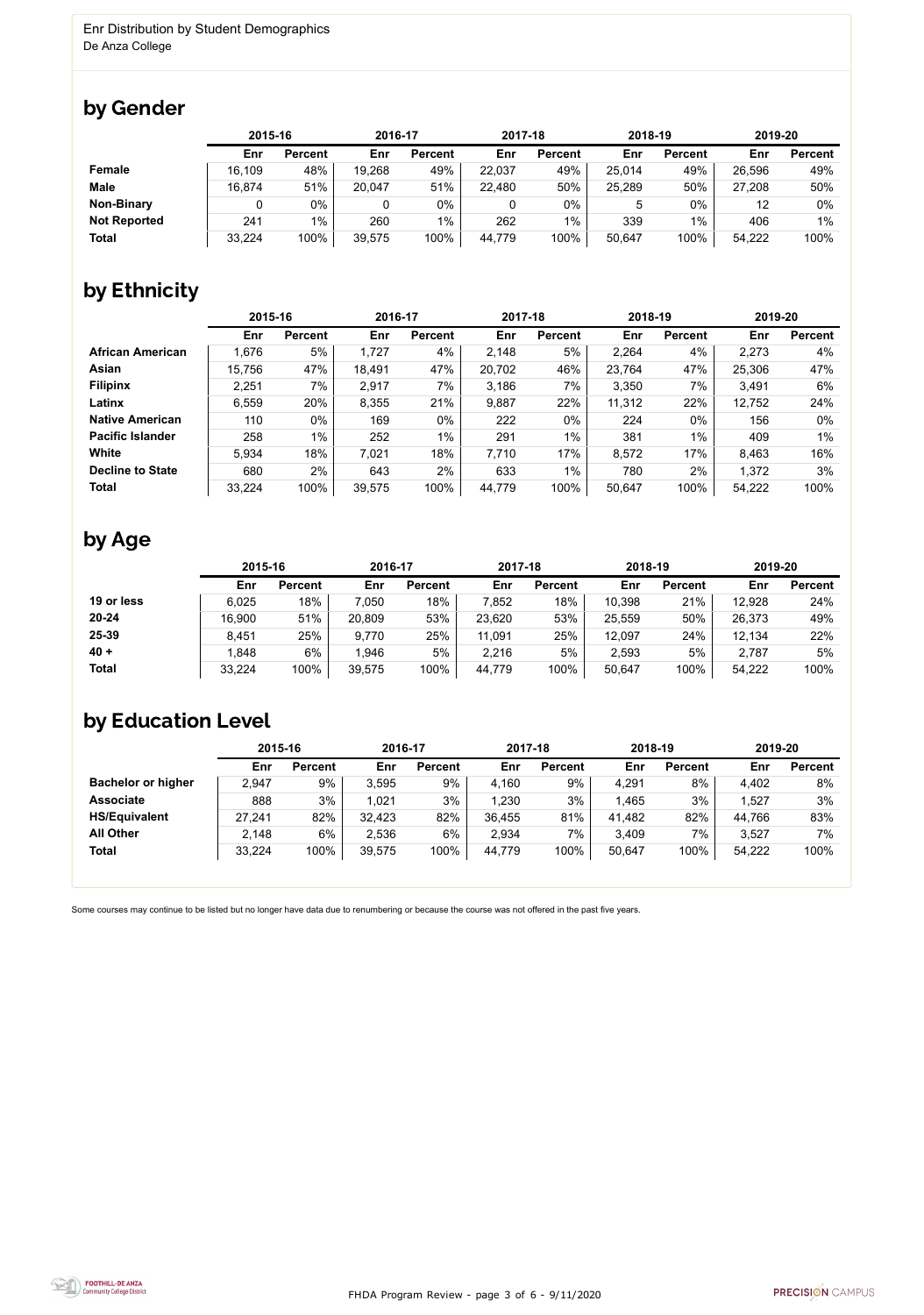FHDA Program Review - page 4 of 6 - 9/11/2020



#### Success Rates by Gender De Anza College

|                     |                |                |                    | 2019-20        |                 |                |               |                |
|---------------------|----------------|----------------|--------------------|----------------|-----------------|----------------|---------------|----------------|
|                     | <b>Success</b> |                | <b>Non Success</b> |                | <b>Withdrew</b> |                | <b>Total</b>  |                |
|                     | <b>Grades</b>  | <b>Percent</b> | <b>Grades</b>      | <b>Percent</b> | <b>Grades</b>   | <b>Percent</b> | <b>Grades</b> | <b>Percent</b> |
| <b>Female</b>       | 21,188         | 80%            | 2,744              | 10%            | 2,626           | 10%            | 26,558        | 100%           |
| <b>Male</b>         | 20,956         | 77%            | 3.176              | 12%            | 3,040           | 11%            | 27,172        | 100%           |
| <b>Non-Binary</b>   | 8              | 67%            | 3                  | 25%            |                 | 8%             | 12            | 100%           |
| <b>Not Reported</b> | 326            | 80%            | 38                 | 9%             | 42              | 10%            | 406           | 100%           |
| All                 | 42,478         | 78%            | 5,961              | $11\%$         | 5,709           | 11%            | 54,148        | 100%           |

|                     | 2018-19       |                                      |               |                |               |                |               |                |  |  |  |  |
|---------------------|---------------|--------------------------------------|---------------|----------------|---------------|----------------|---------------|----------------|--|--|--|--|
|                     |               | <b>Non Success</b><br><b>Success</b> |               |                |               |                | <b>Total</b>  |                |  |  |  |  |
|                     | <b>Grades</b> | <b>Percent</b>                       | <b>Grades</b> | <b>Percent</b> | <b>Grades</b> | <b>Percent</b> | <b>Grades</b> | <b>Percent</b> |  |  |  |  |
| <b>Female</b>       | 19,266        | 77%                                  | 3,063         | 12%            | 2,684         | 11%            | 25,013        | 100%           |  |  |  |  |
| <b>Male</b>         | 18,958        | 75%                                  | 3,433         | 14%            | 2,897         | 11%            | 25,288        | 100%           |  |  |  |  |
| <b>Non-Binary</b>   | 4             | 80%                                  |               | 20%            | 0             | $0\%$          | 5             | 100%           |  |  |  |  |
| <b>Not Reported</b> | 222           | 66%                                  | 55            | 16%            | 61            | 18%            | 338           | 100%           |  |  |  |  |
| All                 | 38,450        | 76%                                  | 6,552         | 13%            | 5,642         | 11%            | 50,644        | 100%           |  |  |  |  |

|                     |               | 2017-18                                                                 |               |                |               |                |               |                |  |  |  |  |  |
|---------------------|---------------|-------------------------------------------------------------------------|---------------|----------------|---------------|----------------|---------------|----------------|--|--|--|--|--|
|                     |               | <b>Withdrew</b><br><b>Total</b><br><b>Non Success</b><br><b>Success</b> |               |                |               |                |               |                |  |  |  |  |  |
|                     | <b>Grades</b> | <b>Percent</b>                                                          | <b>Grades</b> | <b>Percent</b> | <b>Grades</b> | <b>Percent</b> | <b>Grades</b> | <b>Percent</b> |  |  |  |  |  |
| Female              | 16,983        | 77%                                                                     | 2,545         | 12%            | 2,509         | 11%            | 22,037        | 100%           |  |  |  |  |  |
| <b>Male</b>         | 16,883        | 75%                                                                     | 2,996         | 13%            | 2,601         | 12%            | 22,480        | 100%           |  |  |  |  |  |
| <b>Non-Binary</b>   | 0             | N/A                                                                     |               | N/A            | 0             | N/A            | 0             | 100%           |  |  |  |  |  |
| <b>Not Reported</b> | 212           | 81%                                                                     | 19            | 7%             | 31            | 12%            | 262           | 100%           |  |  |  |  |  |
| All                 | 34,078        | 76%                                                                     | 5,560         | 12%            | 5,141         | 11%            | 44,779        | 100%           |  |  |  |  |  |

|                     |                |                |                    | 2016-17        |                 |                |               |                |
|---------------------|----------------|----------------|--------------------|----------------|-----------------|----------------|---------------|----------------|
|                     | <b>Success</b> |                | <b>Non Success</b> |                | <b>Withdrew</b> |                | <b>Total</b>  |                |
|                     | <b>Grades</b>  | <b>Percent</b> | <b>Grades</b>      | <b>Percent</b> | <b>Grades</b>   | <b>Percent</b> | <b>Grades</b> | <b>Percent</b> |
| Female              | 14,558         | 76%            | 2,384              | 12%            | 2,326           | 12%            | 19,268        | 100%           |
| <b>Male</b>         | 14,712         | 73%            | 2,747              | 14%            | 2,588           | 13%            | 20,047        | 100%           |
| <b>Non-Binary</b>   | 0              | N/A            |                    | N/A            | 0               | N/A            |               | 100%           |
| <b>Not Reported</b> | 198            | 76%            | 23                 | 9%             | 39              | 15%            | 260           | 100%           |
| All                 | 29,468         | 74%            | 5,154              | 13%            | 4,953           | 13%            | 39,575        | 100%           |

|                     |               | 2015-16                                                 |               |                |               |                |               |                |  |  |
|---------------------|---------------|---------------------------------------------------------|---------------|----------------|---------------|----------------|---------------|----------------|--|--|
|                     |               | <b>Withdrew</b><br><b>Non Success</b><br><b>Success</b> |               |                |               |                |               |                |  |  |
|                     | <b>Grades</b> | <b>Percent</b>                                          | <b>Grades</b> | <b>Percent</b> | <b>Grades</b> | <b>Percent</b> | <b>Grades</b> | <b>Percent</b> |  |  |
| Female              | 11,995        | 74%                                                     | 2,111         | 13%            | 2,003         | 12%            | 16,109        | 100%           |  |  |
| <b>Male</b>         | 12,170        | 72%                                                     | 2,480         | 15%            | 2,224         | 13%            | 16,874        | 100%           |  |  |
| <b>Non-Binary</b>   |               | N/A                                                     | 0             | N/A            |               | N/A            | ັ             | 100%           |  |  |
| <b>Not Reported</b> | 161           | 67%                                                     | 48            | 20%            | 32            | 13%            | 241           | 100%           |  |  |
| All                 | 24,326        | 73%                                                     | 4,639         | 14%            | 4,259         | 13%            | 33,224        | 100%           |  |  |

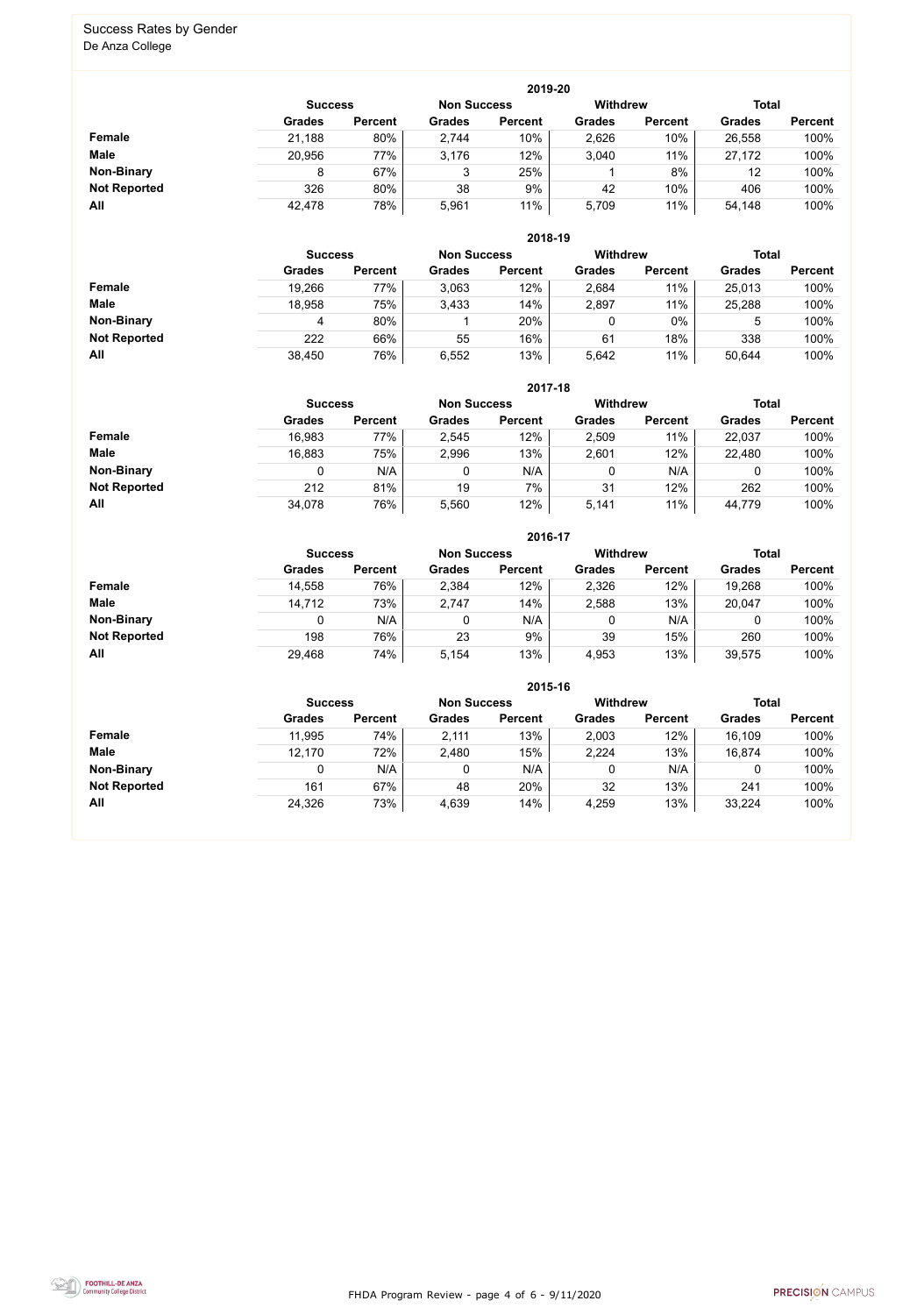FHDA Program Review - page 5 of 6 - 9/11/2020



# Success Rates by Age

De Anza College

|            |                |                    |               | 2019-20         |               |                |               |                |
|------------|----------------|--------------------|---------------|-----------------|---------------|----------------|---------------|----------------|
|            | <b>Success</b> | <b>Non Success</b> |               | <b>Withdrew</b> |               | <b>Total</b>   |               |                |
|            | <b>Grades</b>  | <b>Percent</b>     | <b>Grades</b> | <b>Percent</b>  | <b>Grades</b> | <b>Percent</b> | <b>Grades</b> | <b>Percent</b> |
| 19 or less | 10,804         | 84%                | 1,140         | 9%              | 965           | 7%             | 12,909        | 100%           |
| $20 - 24$  | 20,477         | 78%                | 3,020         | 11%             | 2,849         | 11%            | 26,346        | 100%           |
| 25-39      | 9,090          | 75%                | 1,477         | 12%             | 1,544         | 13%            | 12,111        | 100%           |
| $40 +$     | 2,107          | 76%                | 324           | 12%             | 351           | 13%            | 2,782         | 100%           |
| All        | 42,478         | 78%                | 5,961         | 11%             | 5,709         | 11%            | 54,148        | 100%           |

|            |                |                    |               | 2018-19         |               |                |               |                |
|------------|----------------|--------------------|---------------|-----------------|---------------|----------------|---------------|----------------|
|            | <b>Success</b> | <b>Non Success</b> |               | <b>Withdrew</b> |               | <b>Total</b>   |               |                |
|            | <b>Grades</b>  | <b>Percent</b>     | <b>Grades</b> | <b>Percent</b>  | <b>Grades</b> | <b>Percent</b> | <b>Grades</b> | <b>Percent</b> |
| 19 or less | 8,512          | 82%                | 1,069         | 10%             | 817           | 8%             | 10,398        | 100%           |
| $20 - 24$  | 19,185         | 75%                | 3.433         | 13%             | 2,940         | 12%            | 25,558        | 100%           |
| 25-39      | 8,804          | 73%                | 1,737         | 14%             | 1,554         | 13%            | 12,095        | 100%           |
| $40 +$     | 1,949          | 75%                | 313           | 12%             | 331           | 13%            | 2,593         | 100%           |
| All        | 38,450         | 76%                | 6,552         | 13%             | 5,642         | 11%            | 50,644        | 100%           |

|            |                |                |                    | 2017-18        |                 |                |               |                |
|------------|----------------|----------------|--------------------|----------------|-----------------|----------------|---------------|----------------|
|            | <b>Success</b> |                | <b>Non Success</b> |                | <b>Withdrew</b> |                | <b>Total</b>  |                |
|            | <b>Grades</b>  | <b>Percent</b> | <b>Grades</b>      | <b>Percent</b> | <b>Grades</b>   | <b>Percent</b> | <b>Grades</b> | <b>Percent</b> |
| 19 or less | 6,377          | 81%            | 818                | 10%            | 657             | 8%             | 7,852         | 100%           |
| $20 - 24$  | 17,933         | 76%            | 2,994              | 13%            | 2,693           | 11%            | 23,620        | 100%           |
| $25 - 39$  | 8.151          | 73%            | 1,449              | 13%            | 1,491           | 13%            | 11,091        | 100%           |
| $40 +$     | 1.617          | 73%            | 299                | 13%            | 300             | 14%            | 2,216         | 100%           |
| All        | 34,078         | 76%            | 5,560              | 12%            | 5,141           | 11%            | 44,779        | 100%           |

|            | 2016-17        |                    |               |                 |               |                |               |                |  |
|------------|----------------|--------------------|---------------|-----------------|---------------|----------------|---------------|----------------|--|
|            | <b>Success</b> | <b>Non Success</b> |               | <b>Withdrew</b> |               | <b>Total</b>   |               |                |  |
|            | <b>Grades</b>  | <b>Percent</b>     | <b>Grades</b> | <b>Percent</b>  | <b>Grades</b> | <b>Percent</b> | <b>Grades</b> | <b>Percent</b> |  |
| 19 or less | 5,680          | 81%                | 744           | 11%             | 626           | 9%             | 7,050         | 100%           |  |
| $20 - 24$  | 15,369         | 74%                | 2,834         | 14%             | 2,606         | 13%            | 20,809        | 100%           |  |
| 25-39      | 6,953          | 71%                | 1,370         | 14%             | 1,447         | 15%            | 9,770         | 100%           |  |
| $40 +$     | 1,466          | 75%                | 206           | 11%             | 274           | 14%            | ,946          | 100%           |  |
| All        | 29,468         | 74%                | 5,154         | 13%             | 4,953         | 13%            | 39,575        | 100%           |  |

|            |                |                |                    | 2015-16        |                 |                |               |                |
|------------|----------------|----------------|--------------------|----------------|-----------------|----------------|---------------|----------------|
|            | <b>Success</b> |                | <b>Non Success</b> |                | <b>Withdrew</b> |                | <b>Total</b>  |                |
|            | <b>Grades</b>  | <b>Percent</b> | <b>Grades</b>      | <b>Percent</b> | <b>Grades</b>   | <b>Percent</b> | <b>Grades</b> | <b>Percent</b> |
| 19 or less | 4,859          | 81%            | 643                | 11%            | 523             | 9%             | 6,025         | 100%           |
| $20 - 24$  | 12,354         | 73%            | 2,382              | 14%            | 2,164           | 13%            | 16,900        | 100%           |
| 25-39      | 5,800          | 69%            | 1,340              | 16%            | 1,311           | 16%            | 8,451         | 100%           |
| $40 +$     | 1,313          | 71%            | 274                | 15%            | 261             | 14%            | 1,848         | 100%           |
| All        | 24,326         | 73%            | 4,639              | 14%            | 4,259           | 13%            | 33,224        | 100%           |